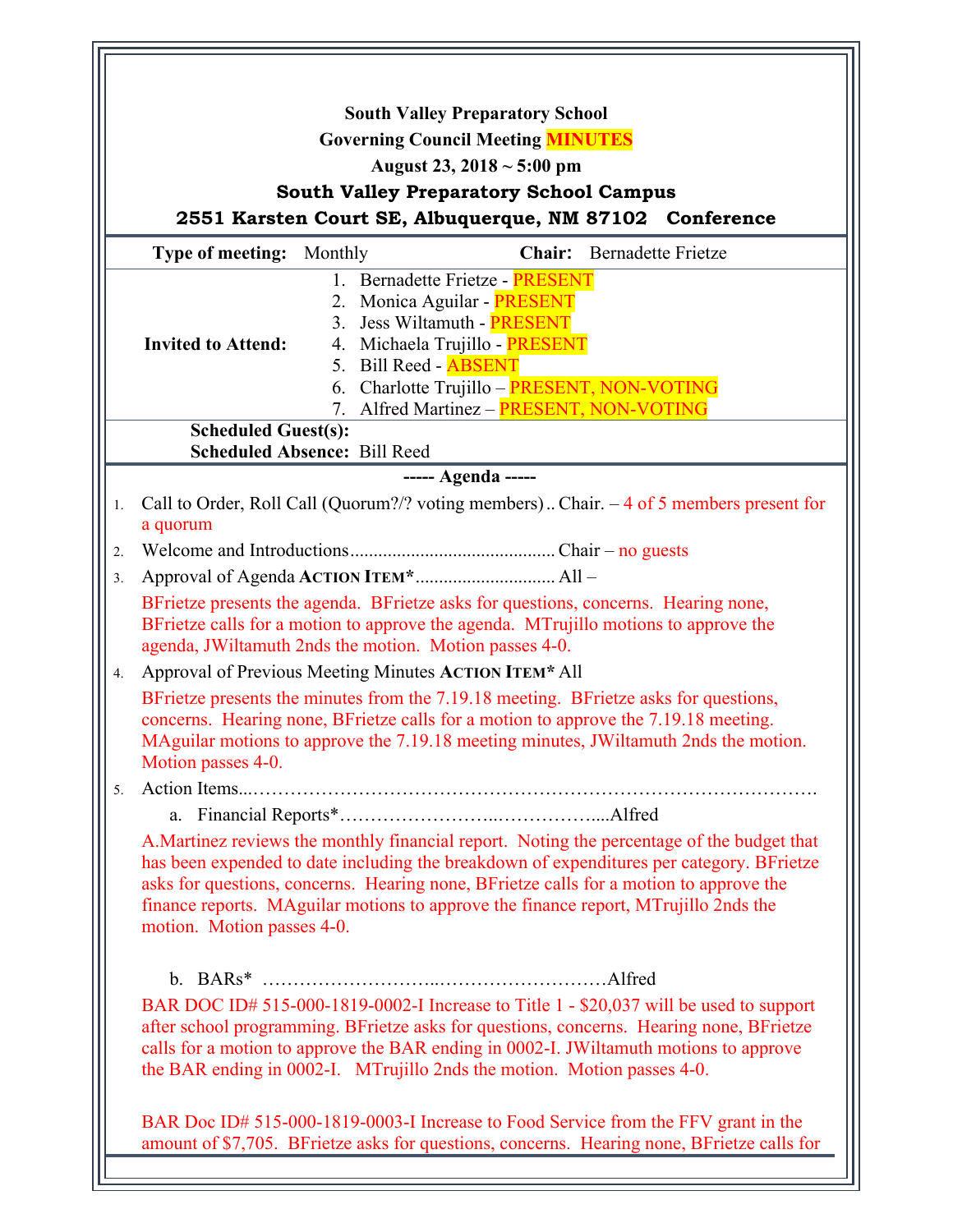a motion to approve the BAR ending in 0003-I. MTrujillo motions to approve the BAR ending in 0003-I. MAguilar 2nds the motion. Motion passes 4-0.

BAR Doc ID#515-000-1819-0004-D Decrease in HB33, payment in June for the Building in the amount of \$171,416. BFrietze asks for questions, concerns. Hearing none, BFrietze calls for a motion to approve the BAR ending in 0004-D. MAguilar motions to approve the BAR ending in 0004-D. JWiltamuth 2nds the motion. Motion passes 4-0.

BAR Doc ID#515-000-1819-0005-D Decrease in SB9 money due to the payment in June on the building in the amount of \$119,716. BFrietze asks for questions, concerns. Hearing none, BFrietze calls for a motion to approve the BAR ending in 0005-D. MTrujillo motions to approve the BAR ending in 0005-D. JWiltamuth 2nds the motion. Motion passes 4-0.

BAR Doc ID#515-000-1819-0006-IB Initial Budget for the year for Activities account using the prior year cash carry over in the amount of \$11,155. BFrietze asks for questions, concerns. Hearing none, BFrietze calls for a motion to approve the BAR ending in 0006- IB. MTrujillo motions to approve the BAR ending in 0006-IB. JWiltamuth 2nds the motion. Motion passes 4-0.

BAR Doc ID#515-000-1819-0007-I Increase Instructional Materials cash carryover \$2,048. BFrietze asks for questions, concerns. Hearing none, BFrietze calls for a motion to approve the BAR ending in 0007-I. MAguilar motions to approve the BAR ending in 0007-I. JWiltamuth 2nds the motion. Motion passes 4-0.

BAR Doc ID#515-000-1819-0008-I Increase to Operational from cash carryover in the amount of \$46,834. BFrietze asks for questions, concerns. Hearing none, BFrietze calls for a motion to approve the BAR ending in 0008-I. JWiltamuth motions to approve the BAR ending in 0008-I. MTrujillo 2nds the motion. Motion passes 4-0.

BAR Doc ID#515-000-1819-0009-IB Initial Budget for the AFSC grant to purchase NM Grown fruits and vegetables. BFrietze asks for questions, concerns. Hearing none, BFrietze calls for a motion to approve the BAR ending in 0009-IB. MTrujillo motions to approve the BAR ending in 0009-IB. MAguilar 2nds the motion. Motion passes 4-0.

BAR Doc ID#515-000-1819-0011-I Increase to operational from the deposit in the amount of \$18,164, returned from the Gun Club Facility to be used to hire a coordinator / program specialist to assist in Sped Compliance area. BFrietze asks for questions, concerns. Hearing none, BFrietze calls for a motion to approve the BAR ending in 00011-I. MAguilar motions to approve the BAR ending in 00011-I. JWiltamuth 2nds the motion. Motion passes 4-0.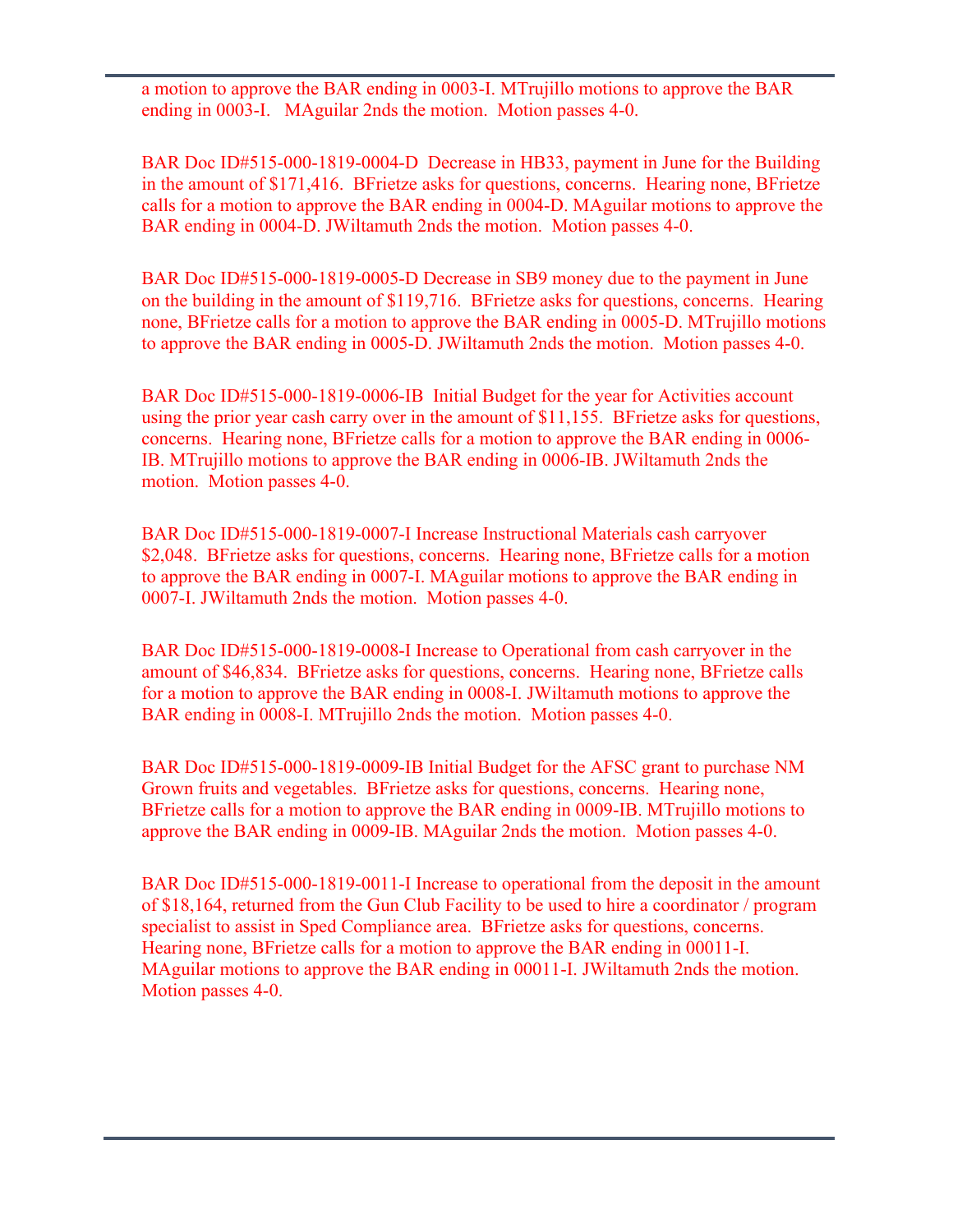### c. Annual Governing Membership Reporting\*

CTrujillo presents the 18.19 Annual membership reporting to reflect that SVP's Bylaws allow for 9 members. SVP will begin 2018-2019 with 5 Governing Council members. BFrietze asks for questions, concerns. Hearing none, BFrietze calls for a motion to approve the Annual Governing Membership Reporting. MTrujillo motions to approve the 2018-2019 Annual Governing Membership reporting. JWiltamuth 2nds the motion. Motion passes 4-0.

## 6. Discussion Items………………………………………………….Charlotte

- a. 2017-2018 School Grade Ctrujillo reviews school grade document. School received a "B" for the 2017-2018 school year
- b. Enrollment Cap Increase  $CTru$  illo states that the current grade will be helpful in obtaining the approval to increase the enrollment cap and will develop a plan for increasing the enrollment for the future
- c. Upcoming Financial Audit CTrujillo states that the Auditors were on campus and have completed their fieldwork here. Audit committee will meet soon
- d. Related Party Questionnaire AMartinez requests that the GC members review and sign the related party questionnaire for the Auditors
- e. Audit Services Letter Amartinez requests that the GC members review the engagement letter for the 2018.2019 Audit.

## 7. Executive Director Report………………...…...…………………Charlotte

- a. Facility Update no new updates at this time
- b. Non-profit update no new updates at this time
- 8. Open Public Comment……………………………………………………..Open –

#### No one present for public comment

- 9. Announcements/Set Next Meeting..…..………………………………….. Chair BFrietze sets next meeting at 9.27.18 @ 5:00 with a Finance Meeting at 4:30.
- 10. Adjourn…………………………………………………………………… Chair

## BFrietze adjourns meeting at 5:58

# **----- Statement on Open Forum for Public Comment ----**

The Governing Council welcomes public comments during the "Public Comment" portion of the governing council meeting agenda. Individuals wishing to make public comments shall complete a Public Comment form and submit it to the Council President prior to the "Public Comment" section of the meeting. Individual oral presentations will be limited to 5 minutes, unless extended by the Council Chair

#### **----- Statement of Non Discrimination ----**

South Valley Preparatory School does not discriminate on the basis of race, color, national origin, sex, religion, age or disability in employment or the provision of services. Persons requiring special accommodations should contact the administrative office at 222-5642 at least